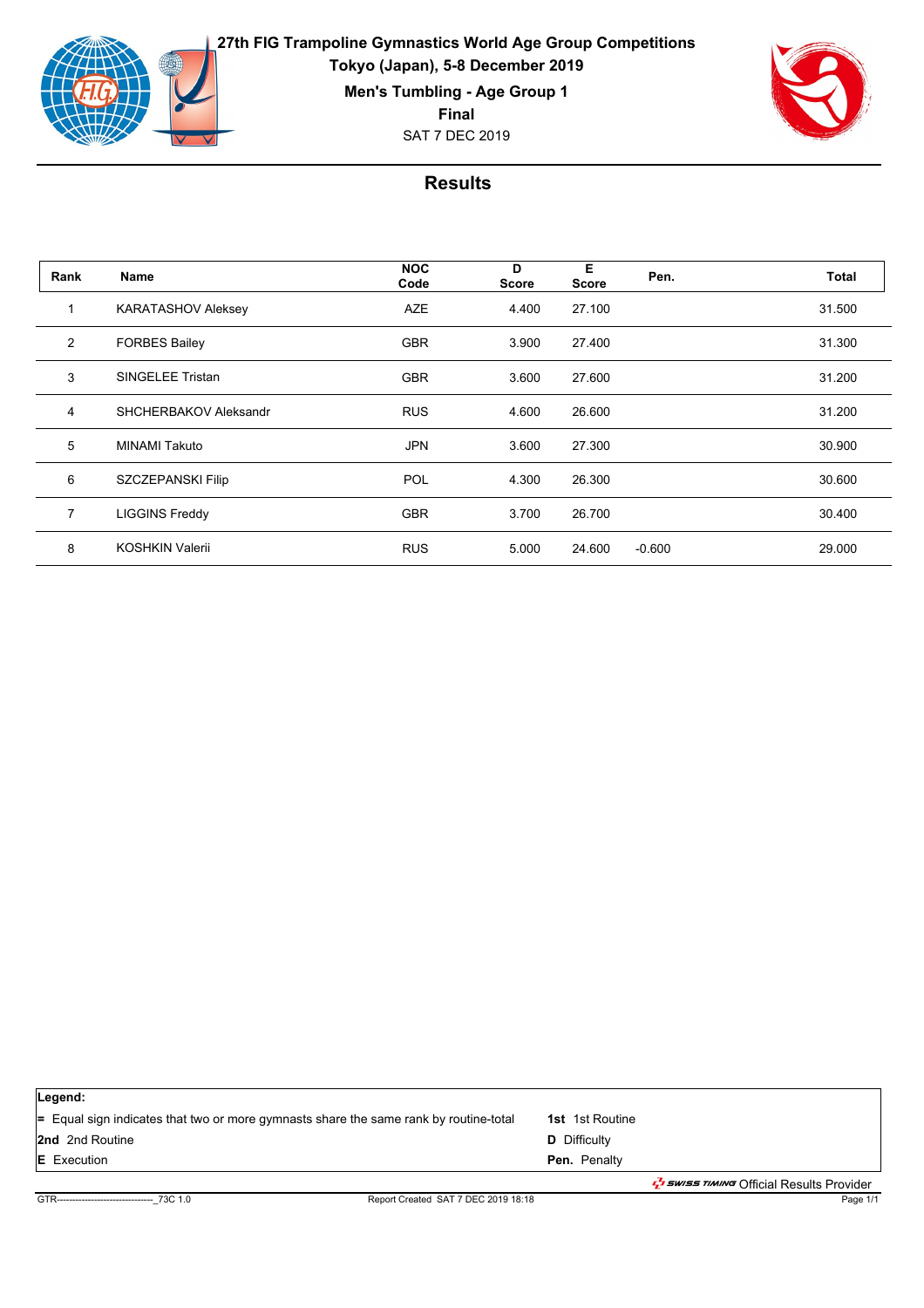

**27th FIG Trampoline Gymnastics World Age Group Competitions Tokyo (Japan), 5-8 December 2019 Women's Tumbling - Age Group 1**

**Final**

SAT 7 DEC 2019



| Rank           | <b>Name</b>              | <b>NOC</b><br>Code | D<br><b>Score</b> | Е<br>Score | Pen. | <b>Total</b> |
|----------------|--------------------------|--------------------|-------------------|------------|------|--------------|
| 1              | JEFFERS Jaeda-Lei        | <b>GBR</b>         | 3.900             | 28.300     |      | 32.200       |
| 2              | <b>CLARKE Lottie</b>     | <b>GBR</b>         | 3.800             | 27.700     |      | 31.500       |
| 3              | <b>FIELD Alicia</b>      | <b>GBR</b>         | 4.100             | 27.400     |      | 31.500       |
| $\overline{4}$ | <b>CAMPBELL Sophie</b>   | <b>GBR</b>         | 4.500             | 26.500     |      | 31.000       |
| 5              | SPIESSENS Lani           | <b>BEL</b>         | 3.600             | 26.500     |      | 30.100       |
| 6              | <b>HOREMANS Nona</b>     | <b>BEL</b>         | 3.400             | 26.600     |      | 30.000       |
| $\overline{7}$ | <b>NORTHMORE Caitlin</b> | <b>AUS</b>         | 3.200             | 26.600     |      | 29.800       |
| 8              | de LIL Amy               | <b>BEL</b>         | 1.200             | 24.600     |      | 25.800       |

| Legend:                                                                                      |                                                            |
|----------------------------------------------------------------------------------------------|------------------------------------------------------------|
| $\equiv$ Equal sign indicates that two or more gymnasts share the same rank by routine-total | <b>1st</b> 1st Routine                                     |
| <b>2nd</b> 2nd Routine                                                                       | <b>D</b> Difficulty                                        |
| <b>E</b> Execution                                                                           | <b>Pen.</b> Penalty                                        |
|                                                                                              | ב <i>שי ב-swiss דואו סיוואד O</i> fficial Results Provider |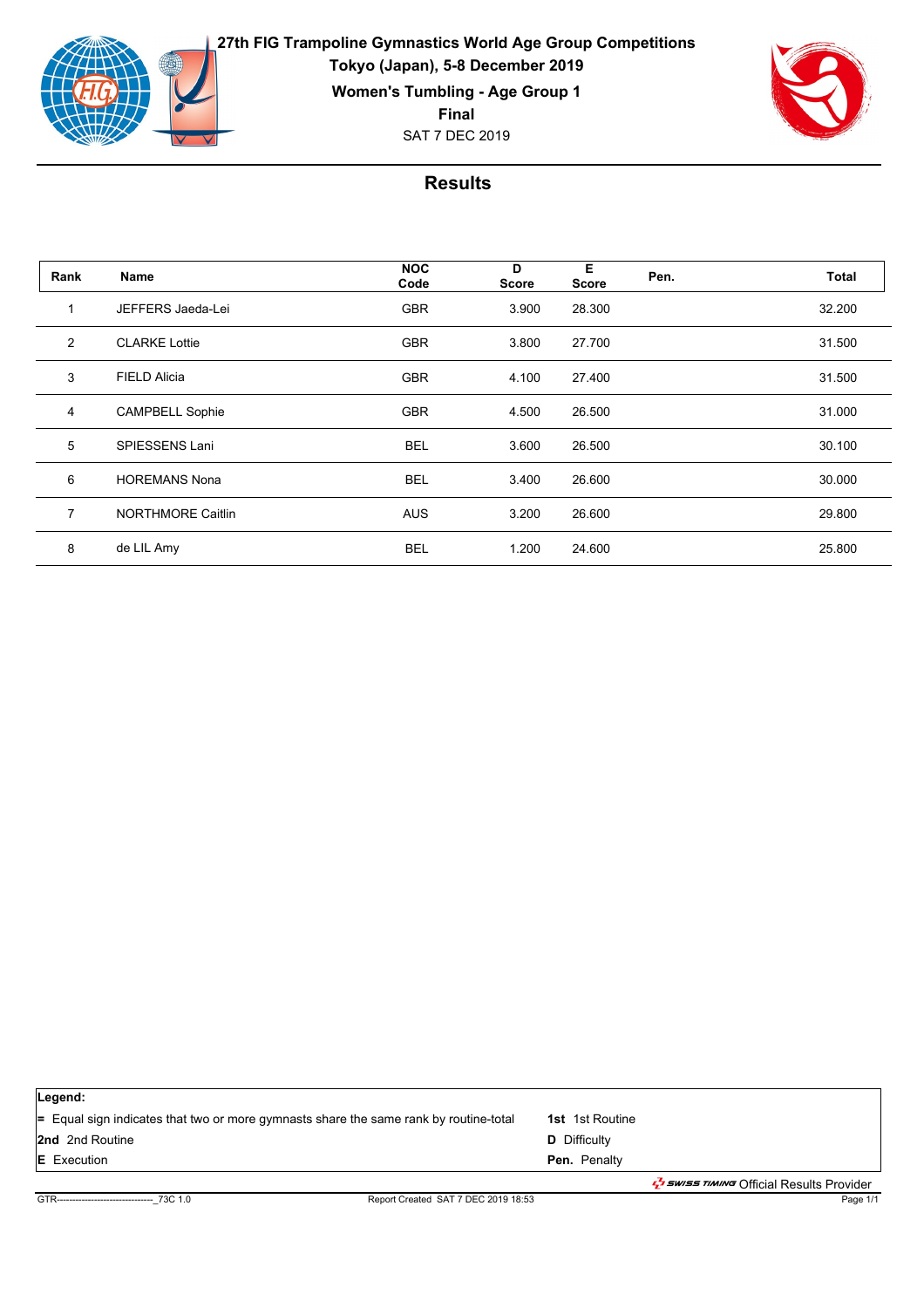

**Men's Tumbling - Age Group 2**

**Final**

SUN 8 DEC 2019



| Rank           | Name                             | <b>NOC</b><br>Code | D<br><b>Score</b> | E<br>Score | Pen.     | Total  |
|----------------|----------------------------------|--------------------|-------------------|------------|----------|--------|
|                | <b>DURIEZ Axel</b>               | <b>FRA</b>         | 7.300             | 27.700     |          | 35.000 |
| 2              | <b>PARRY Jake</b>                | <b>GBR</b>         | 6.700             | 26.400     |          | 33.100 |
| 3              | <b>SKAANING Frederik</b>         | <b>DEN</b>         | 4.700             | 27.300     |          | 32.000 |
| 4              | <b>BOJANG Malakai</b>            | <b>GBR</b>         | 4.700             | 27.000     |          | 31.700 |
| 5              | <b>COLLINGTON-MEARS Benjamin</b> | <b>GBR</b>         | 4.700             | 27.200     | $-0.300$ | 31.600 |
| 6              | <b>FINICHENKO Sergey</b>         | <b>RUS</b>         | 5.700             | 25.800     |          | 31.500 |
| $\overline{7}$ | <b>SHATALOV Dmitrii</b>          | <b>RUS</b>         | 7.000             | 24.500     |          | 31.500 |
| 8              | <b>NUNES Goncalo</b>             | <b>POR</b>         | 3.200             | 27.200     |          | 30.400 |

| Legend:                                                                                      |                                                                          |
|----------------------------------------------------------------------------------------------|--------------------------------------------------------------------------|
| $\equiv$ Equal sign indicates that two or more gymnasts share the same rank by routine-total | <b>1st</b> 1st Routine                                                   |
| <b>2nd</b> 2nd Routine                                                                       | <b>D</b> Difficulty                                                      |
| <b>E</b> Execution                                                                           | Pen. Penalty                                                             |
|                                                                                              | ב <i>ש באשב ל<sub>ד</sub>י swiss זיאוואיד O</i> fficial Results Provider |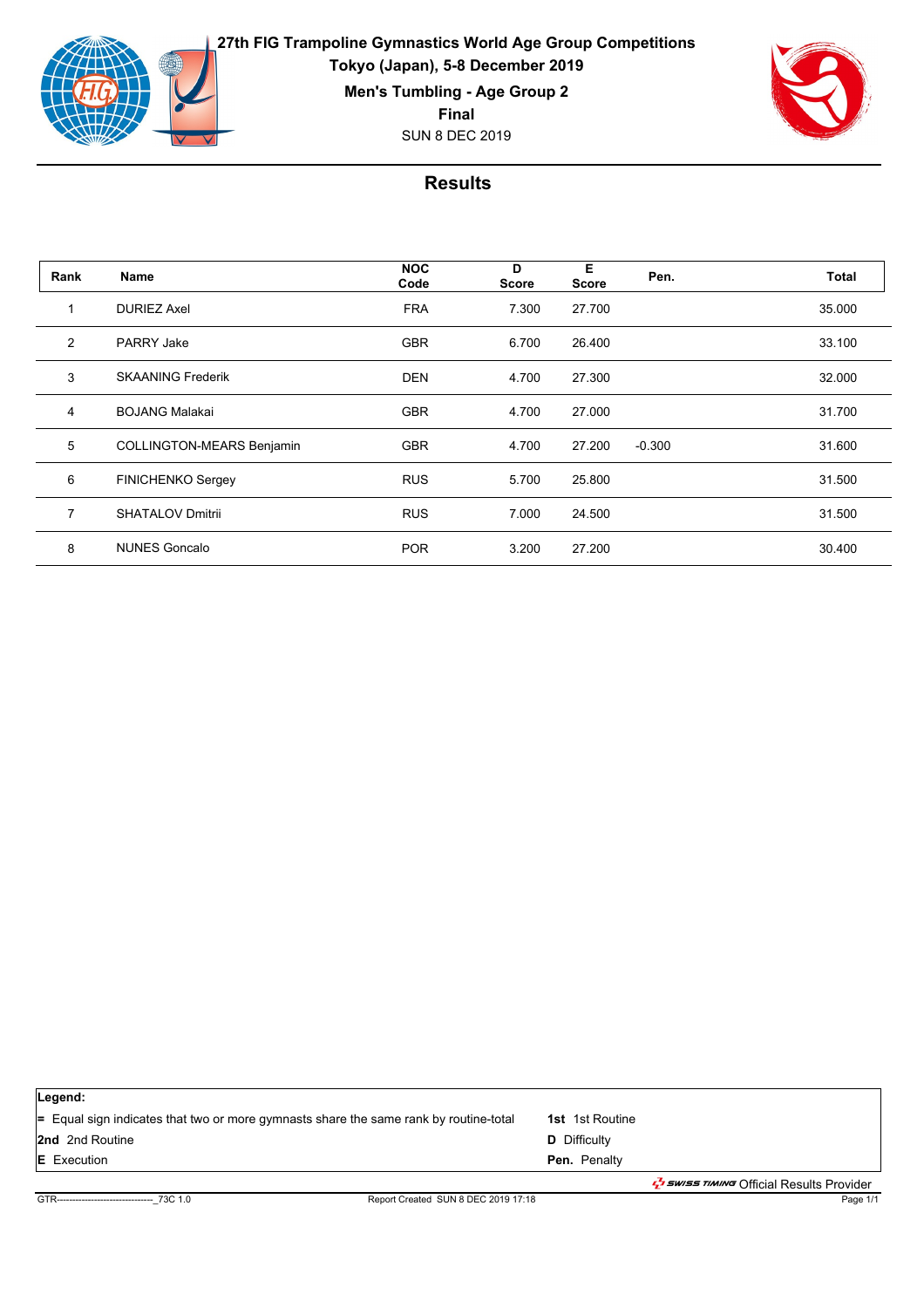

**27th FIG Trampoline Gymnastics World Age Group Competitions Tokyo (Japan), 5-8 December 2019 Women's Tumbling - Age Group 2 Final**

SUN 8 DEC 2019



| Rank           | Name                   | <b>NOC</b><br>Code | D<br><b>Score</b> | E<br>Score | Pen. | <b>Total</b> |
|----------------|------------------------|--------------------|-------------------|------------|------|--------------|
| 1              | <b>CATLETT Koralee</b> | <b>AUS</b>         | 8.900             | 24.900     |      | 33.800       |
| 2              | <b>OPPON Naana</b>     | <b>GBR</b>         | 6.800             | 26.600     |      | 33.400       |
| 3              | <b>CAUCHI Breanah</b>  | <b>AUS</b>         | 6.200             | 26.400     |      | 32.600       |
| $\overline{4}$ | <b>FONUA Tamia</b>     | <b>AUS</b>         | 6.400             | 25.800     |      | 32.200       |
| 5              | <b>SEPPING Hayley</b>  | <b>AUS</b>         | 3.700             | 28.000     |      | 31.700       |
| 6              | <b>NEYRINCK Sara</b>   | <b>BEL</b>         | 4.000             | 27.600     |      | 31.600       |
| $\overline{7}$ | <b>YEATES Comfort</b>  | <b>GBR</b>         | 3.300             | 24.900     |      | 28.200       |
| 8              | SKOROKHOD Svetlana     | <b>RUS</b>         | 3.000             | 23.700     |      | 26.700       |

| Legend:                                     |                        |                     |                                     |                     |                                                                           |
|---------------------------------------------|------------------------|---------------------|-------------------------------------|---------------------|---------------------------------------------------------------------------|
| <b>1st</b> 1st Routine                      | <b>2nd</b> 2nd Routine | <b>D</b> Difficulty | <b>E</b> Execution                  | <b>Pen.</b> Penalty |                                                                           |
|                                             |                        |                     |                                     |                     | ב <i>לי באוואד ב<sup>ד</sup>י Swiss דוואות O</i> fficial Results Provider |
| GTR-------------------------------- 73C 1.0 |                        |                     | Report Created SUN 8 DEC 2019 17:54 |                     | Page 1/1                                                                  |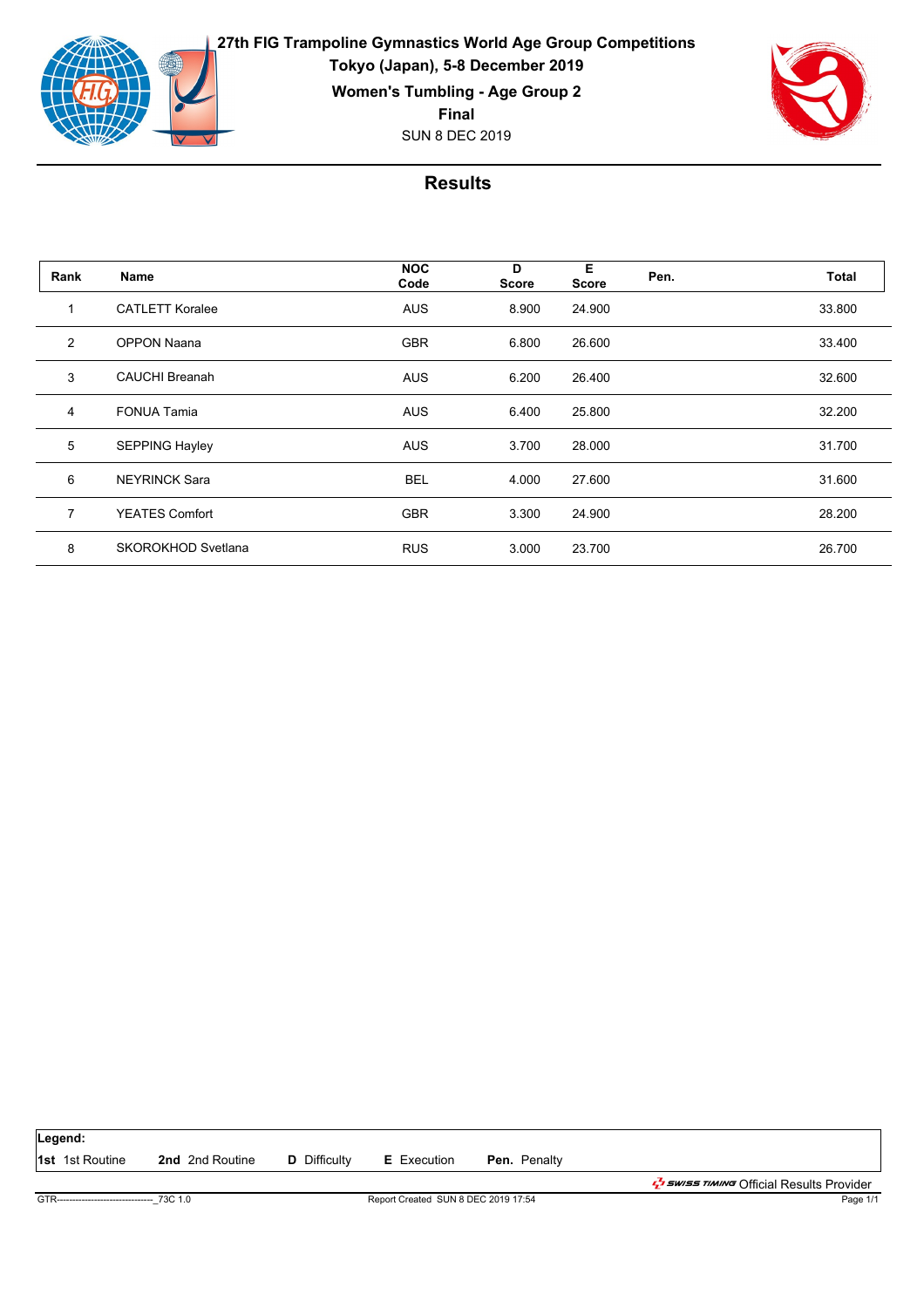

**Men's Tumbling - Age Group 3**

**Final**

THU 5 DEC 2019



| Rank           | Name                      | <b>NOC</b><br>Code | D<br><b>Score</b> | E<br>Score | Pen.     | <b>Total</b> |
|----------------|---------------------------|--------------------|-------------------|------------|----------|--------------|
|                | <b>COWEN William</b>      | <b>GBR</b>         | 8.100             | 28.200     | $-0.300$ | 36.000       |
| 2              | <b>STEPANIAN Arsenii</b>  | <b>RUS</b>         | 8.200             | 27.200     |          | 35.400       |
| 3              | <b>ANTSIPENKA Viktar</b>  | <b>BLR</b>         | 7.300             | 28.200     | $-0.300$ | 35.200       |
| $\overline{4}$ | <b>LINDHOLMER Magnus</b>  | <b>DEN</b>         | 7.100             | 28.100     |          | 35.200       |
| 5              | LIASNITSKI Uladzislau     | <b>BLR</b>         | 7.300             | 27.200     |          | 34.500       |
| 6              | <b>HANSEN Mads</b>        | <b>DEN</b>         | 7.300             | 25.800     |          | 33.100       |
| $\overline{7}$ | <b>SHADRIN Viacheslav</b> | <b>RUS</b>         | 5.700             | 24.700     |          | 30.400       |
| 8              | <b>RAHANE Aniket</b>      | <b>USA</b>         | 3.300             | 26.100     |          | 29.400       |

| Legend:                                                                               |                                                             |
|---------------------------------------------------------------------------------------|-------------------------------------------------------------|
| = Equal sign indicates that two or more gymnasts share the same rank by routine-total | <b>1st</b> 1st Routine                                      |
| <b>2nd</b> 2nd Routine                                                                | <b>D</b> Difficulty                                         |
| <b>E</b> Execution                                                                    | Pen. Penalty                                                |
|                                                                                       | ב <i>שוואיד ב-swiss דוואוויד O</i> fficial Results Provider |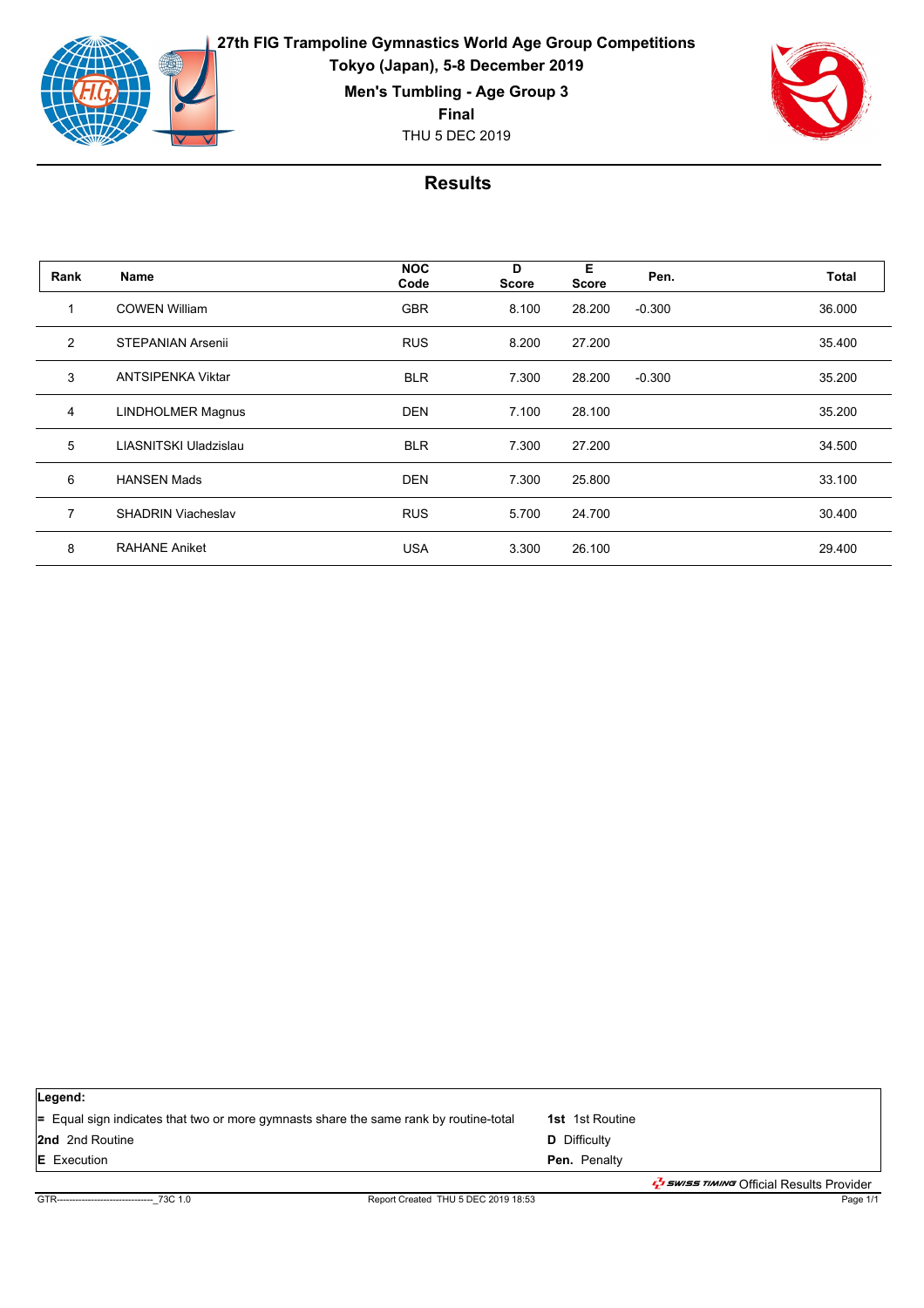

**27th FIG Trampoline Gymnastics World Age Group Competitions Tokyo (Japan), 5-8 December 2019 Women's Tumbling - Age Group 3**

**Final**

THU 5 DEC 2019



| Rank           | Name                          | <b>NOC</b><br>Code | D<br><b>Score</b> | E<br><b>Score</b> | Pen.     | Total  |
|----------------|-------------------------------|--------------------|-------------------|-------------------|----------|--------|
|                | <b>BRIERE-VETILLARD Candy</b> | <b>FRA</b>         | 6.600             | 26.900            |          | 33.500 |
| 2              | <b>LUTKOVA Ksenija</b>        | <b>RUS</b>         | 7.000             | 26.100            |          | 33.100 |
| 3              | EFRAIMOGLOU Alexandra         | <b>GRE</b>         | 4.900             | 27,800            |          | 32.700 |
| $\overline{4}$ | <b>ISSOTT Georgi</b>          | <b>GBR</b>         | 4.000             | 27,800            |          | 31.800 |
| 5              | <b>TAYLOR Tia</b>             | <b>USA</b>         | 4.000             | 27.700            |          | 31.700 |
| 6              | NOBUHARA Shelby               | <b>USA</b>         | 4.800             | 26.900            |          | 31.700 |
| $\overline{7}$ | <b>VERMILLION Morgan</b>      | <b>USA</b>         | 3.600             | 27.900            |          | 31.500 |
| 8              | <b>PREVOT Maiwenn</b>         | <b>FRA</b>         | 4.500             | 26.600            | $-0.300$ | 30.800 |

| Legend:                                                                               |                                                       |
|---------------------------------------------------------------------------------------|-------------------------------------------------------|
| = Equal sign indicates that two or more gymnasts share the same rank by routine-total | <b>1st</b> 1st Routine                                |
| <b>2nd</b> 2nd Routine                                                                | <b>D</b> Difficulty                                   |
| <b>E</b> Execution                                                                    | Pen. Penalty                                          |
|                                                                                       | בשות <i>לי Swiss TIMING</i> Official Results Provider |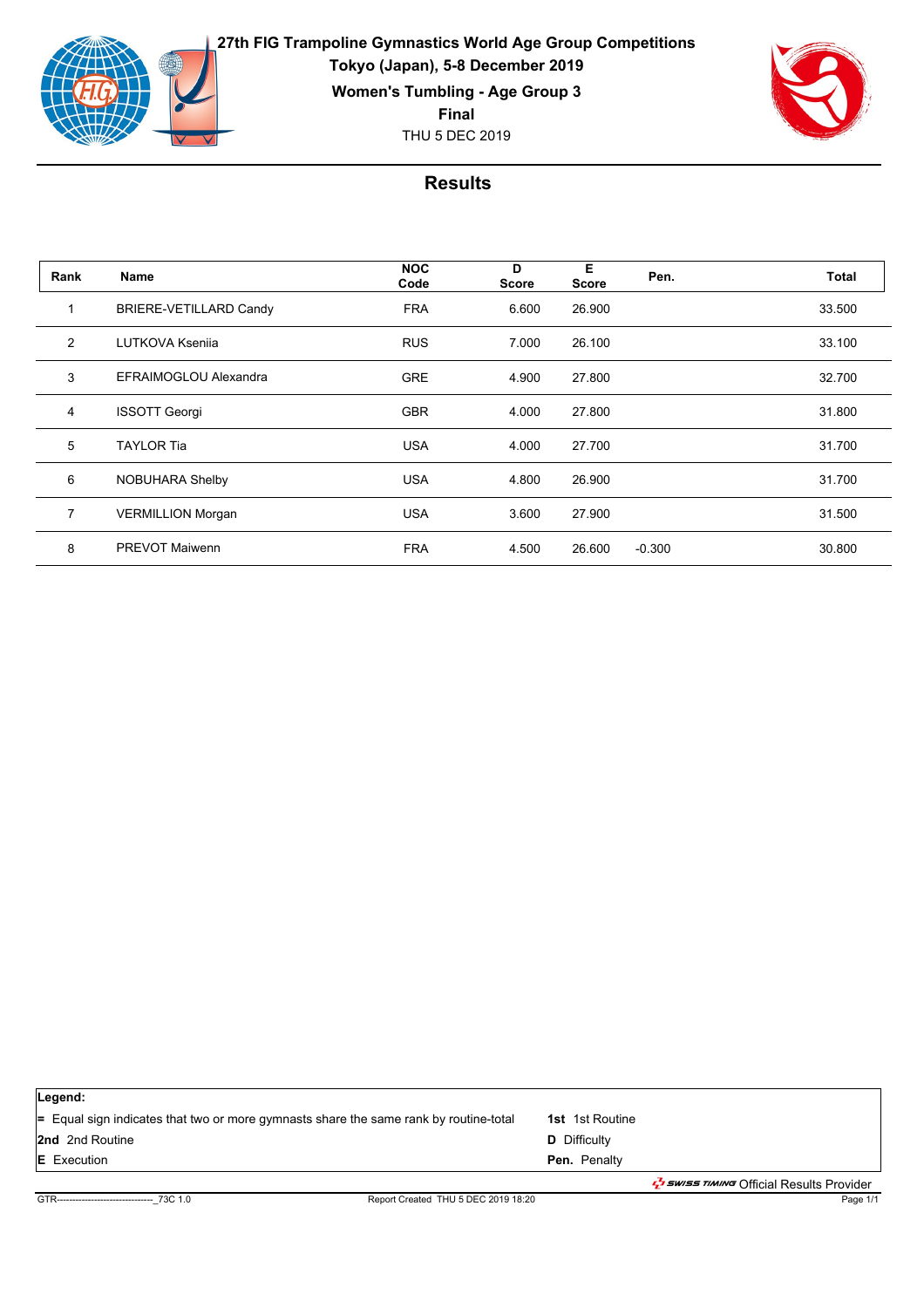

**Men's Tumbling - Age Group 4**

**Final**

FRI 6 DEC 2019



| Rank           | Name                           | <b>NOC</b><br>Code | D<br><b>Score</b> | E<br><b>Score</b> | Pen.     | Total  |
|----------------|--------------------------------|--------------------|-------------------|-------------------|----------|--------|
| 1              | <b>LENIN Nikita</b>            | <b>RUS</b>         | 10.000            | 25.400            |          | 35.400 |
| 2              | <b>SVETLISHNIKOV Aleksei</b>   | <b>RUS</b>         | 9.000             | 26.400            | $-0.300$ | 35.100 |
| 3              | <b>GOODALL Benjamin</b>        | <b>GBR</b>         | 8.000             | 26,800            |          | 34.800 |
| 4              | <b>ABILDGAARD Martin</b>       | <b>DEN</b>         | 8.800             | 25.900            |          | 34.700 |
| 5              | <b>SCHERREBECK Christoffer</b> | <b>DEN</b>         | 7.600             | 27.000            |          | 34.600 |
| 6              | <b>FINN William</b>            | <b>GBR</b>         | 7.700             | 25.400            |          | 33.100 |
| $\overline{7}$ | <b>BREDVIG Alexander</b>       | <b>DEN</b>         | 8.800             | 23.200            | $-0.300$ | 31.700 |
| 8              | <b>NASCIMENTO Lucas</b>        | <b>BRA</b>         | 7.700             | 23.500            | $-0.300$ | 30.900 |

| Legend:                                    |                        |                                     |                    |                     |                                                            |
|--------------------------------------------|------------------------|-------------------------------------|--------------------|---------------------|------------------------------------------------------------|
| <b>1st</b> 1st Routine                     | <b>2nd</b> 2nd Routine | <b>D</b> Difficulty                 | <b>E</b> Execution | <b>Pen.</b> Penalty |                                                            |
|                                            |                        |                                     |                    |                     | ב <i>ל באואד בל</i> א <i>בלי</i> Official Results Provider |
| GTR------------------------------- 73C 1.0 |                        | Report Created FRI 6 DEC 2019 18:16 |                    | Page 1/1            |                                                            |
|                                            |                        |                                     |                    |                     |                                                            |